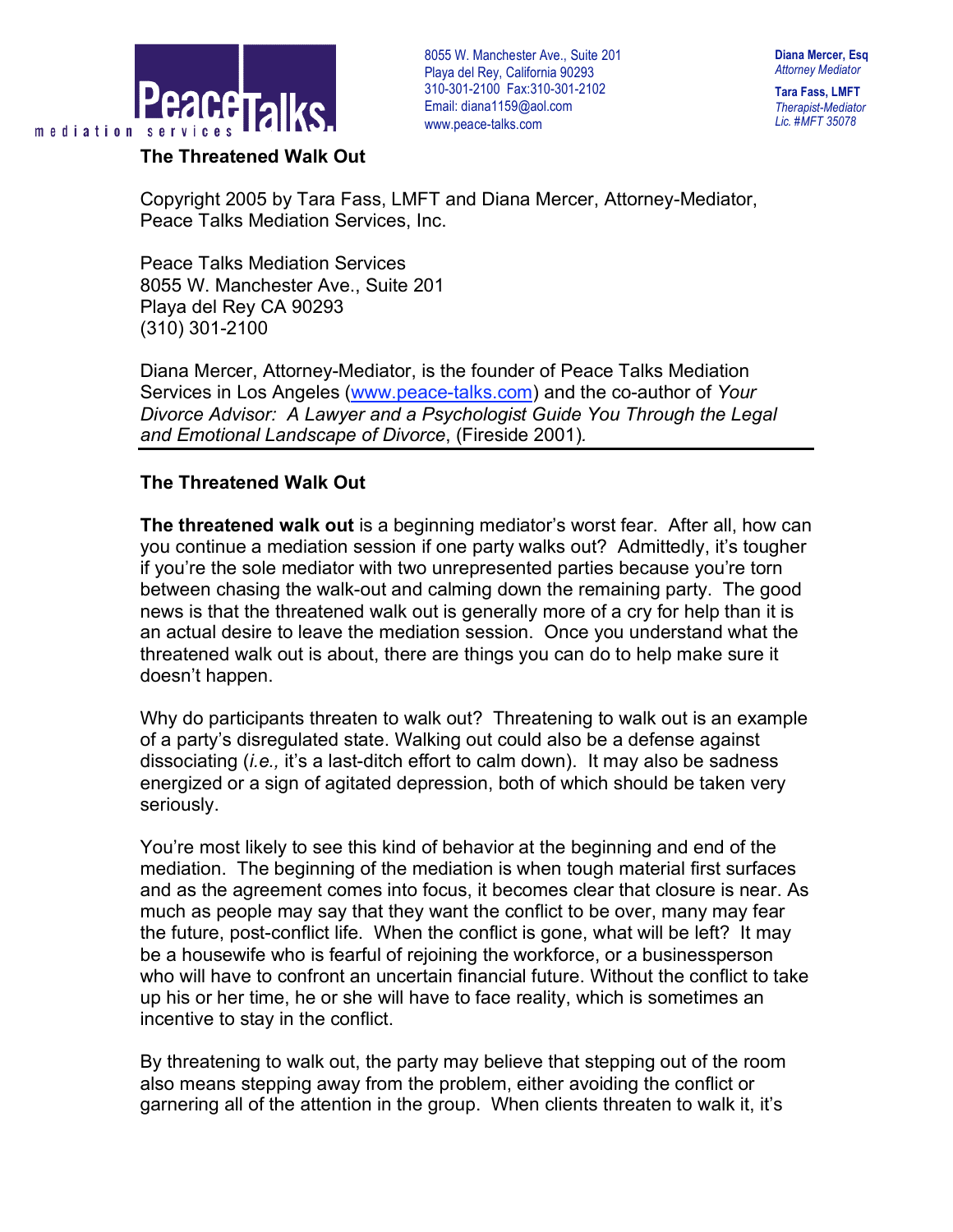

**Diana Mercer, Esq** *Attorney Mediator*

**Tara Fass, LMFT** *Therapist-Mediator Lic. #MFT 35078*

important for the mediator to help the client calm down. As a mediator, you'll be both physically and emotionally with the client, following the client physically out of the room as well as not allowing the client to be alone.

Prevention can go a long way to avoiding walkouts. Although the mediator may be taking the temperature in the room, calling breaks and working every mediator move in the book to avoid having one party walk out, walk outs and threats of walk outs happen. In a perfect world, you'd never deal with a walk out, but it happens to every mediator once in awhile.

Symptoms that a client is too agitated to continue may include (but not be limited to) such behaviors as crying, slamming the table, twitching, incessant sniping**,** and other clearly agitated behaviors.

The first, and most basic, move, is to call a caucus. A caucus allows you to follow the person walking out and to help him or her calm down before leaving the premises. Even if you can't get the participant back into the mediation room, you don't want him or her getting into a car and unleashing frustrations in rushhour traffic. The caucus will give him or her a chance to calm down, and it gives the mediator a chance to find out what triggered the walk out reaction. If the participant wants to be left alone, you can talk about what might help him or her regain composure.

In caucus, you'll ask the upset party, "what can you do to make yourself feel better?" Your first focus is on helping the agitated party calm down. Acknowledge his or her pain or fear in the underlying conflict. Get the client to make a commitment to get a grip in him or herself. Ask them what has worked in the past, and let them choose what they think might work. Don't suggest a method for self-soothing until after the client has made his or her own suggestions and decided that they won't work. Make sure the client is out of ideas before you make your first suggestion. Suspend the negotiations until the party has calmed down and self-soothed. Expect a relapse, but hope for progress.<sup>1</sup>

When caucusing with a client who is threatening to walk out, you can point out that the client is free to walk out of the mediation session, but that in making the choice to walk out, the client is making an affirmative choice to proceed in a different way. The client needs to consider what the next choice of how to proceed will be *before* walking out of mediation, because rejecting mediation means choosing litigation or anther path. Encourage clients to gather all the

 $1$  While we'd been practicing something similar without a formal name, Diana first learned about the technique called Self Soothing from Forrest S. Mosten in his Advanced Family Law Mediation training at the Los Angeles County Bar Association Dispute Resolution Section seminar in May 2004.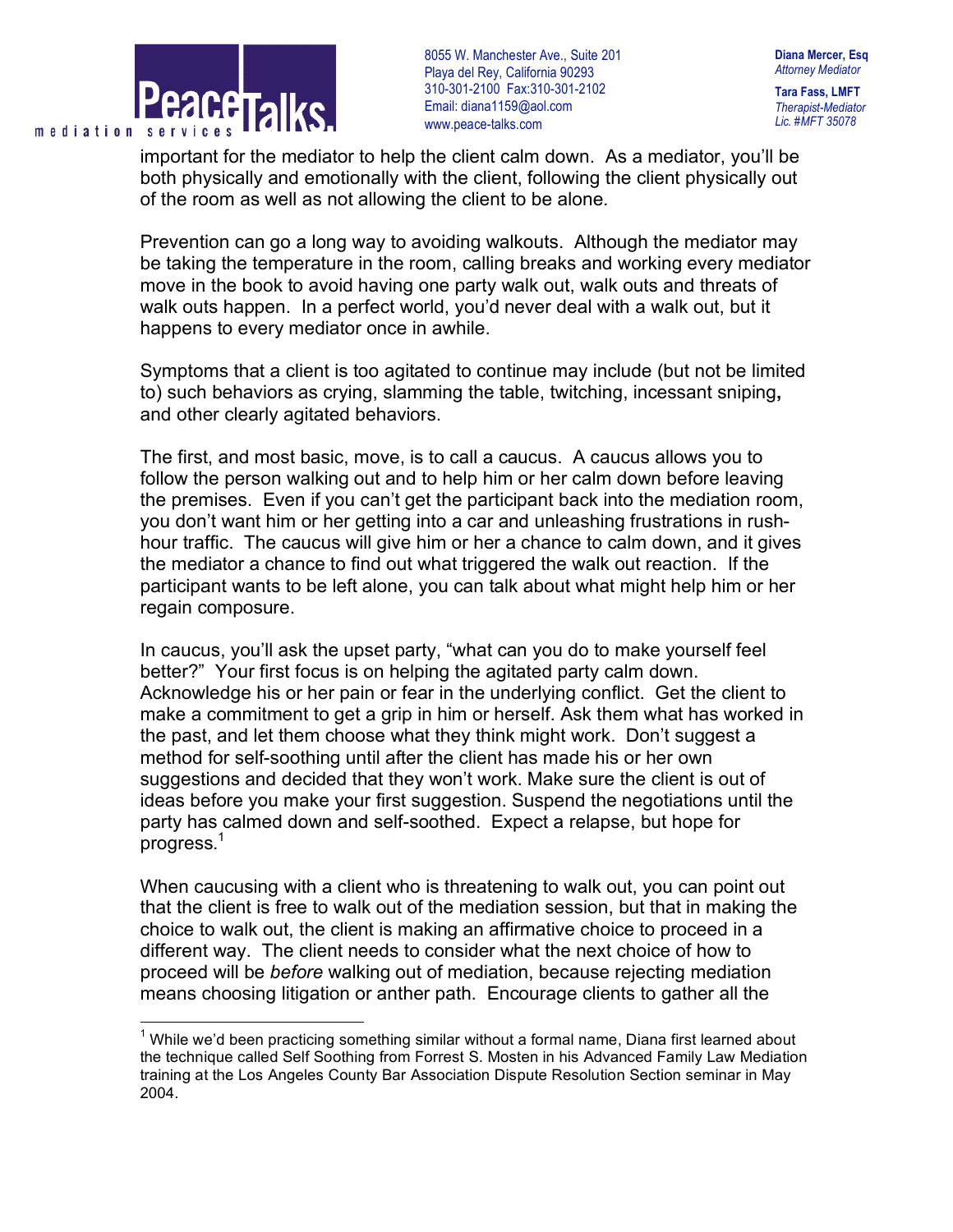

**Diana Mercer, Esq** *Attorney Mediator* **Tara Fass, LMFT** *Therapist-Mediator*

*Lic. #MFT 35078*

facts about how next to proceed before actually walking out of the mediation: know what you're choosing, not just what you're rejecting.

The second problem a walk-out causes is that you've left the other client in the room alone while you've been dealing with the party threatening to walk out. If you've got a co-mediator or the remaining party is represented by counsel, they haven't physically been alone, but be mindful that spending too much time with one party without checking in with the second party can derail the mediation process as much, or more, than the walk out itself.

The client who has not threatened to walk out is typically very understanding of the need to caucus and that [at least at the moment] most of the office's resources may be devoted to keeping the other party in mediation. The threatened walk out is not limited to just one client at a time, however. It's not unusual for the threatened walk out to spark a competition of who can walk out first. This is another instance where the co-mediation model works in a way that other single-mediator models can prove more challenging, particularly when parties are unrepresented.

When you're not co-mediating and there's a threatened walk out, you may also be able to call upon another office employee, ideally a Dispute Resolution Associate (DRS). A Dispute Resolution Associate has attended a 40-hour beginning mediation class, and so he or she can also help in this situation. For a DRS to step in without having been part of a session is difficult, but at least as a trained mediator the DRS has an idea of what might be going on and what to do next. At the very least, he or she can keep the waiting party company while the mediator attends to the party threatening to walk out.

Throwing the Hail Mary Pass**:** If the client can't be talked into finishing the mediation session or returning to mediation at all, there is still a chance to help him or her through this low point in the process. It's at this point you could suggest that the client consider Collaborative Law, arbitration, private judging or anther ADR process. You can reality test as to what the next legal step will entail. You can refer the client to an accountant or mediation friendly attorney. You can even suggest a different mediator who might be more suited to the case. Remind the client that many, many couples start mediation, find it's premature or not working, and several months later decide to come back. Reassure the client that the mediation door is always open. The walk out caucus gives you a chance to salvage some or all of the client's ability to resolve the case without litigation, even if that resolution doesn't include your services.

Clients threatening to walk out of a mediation session are always challenging. There's no substitute for taking the temperature continually in the mediation process, but threats of walking out still happen. Knowing what's behind the threat and how to help the client calm down enough to rejoin the mediation while